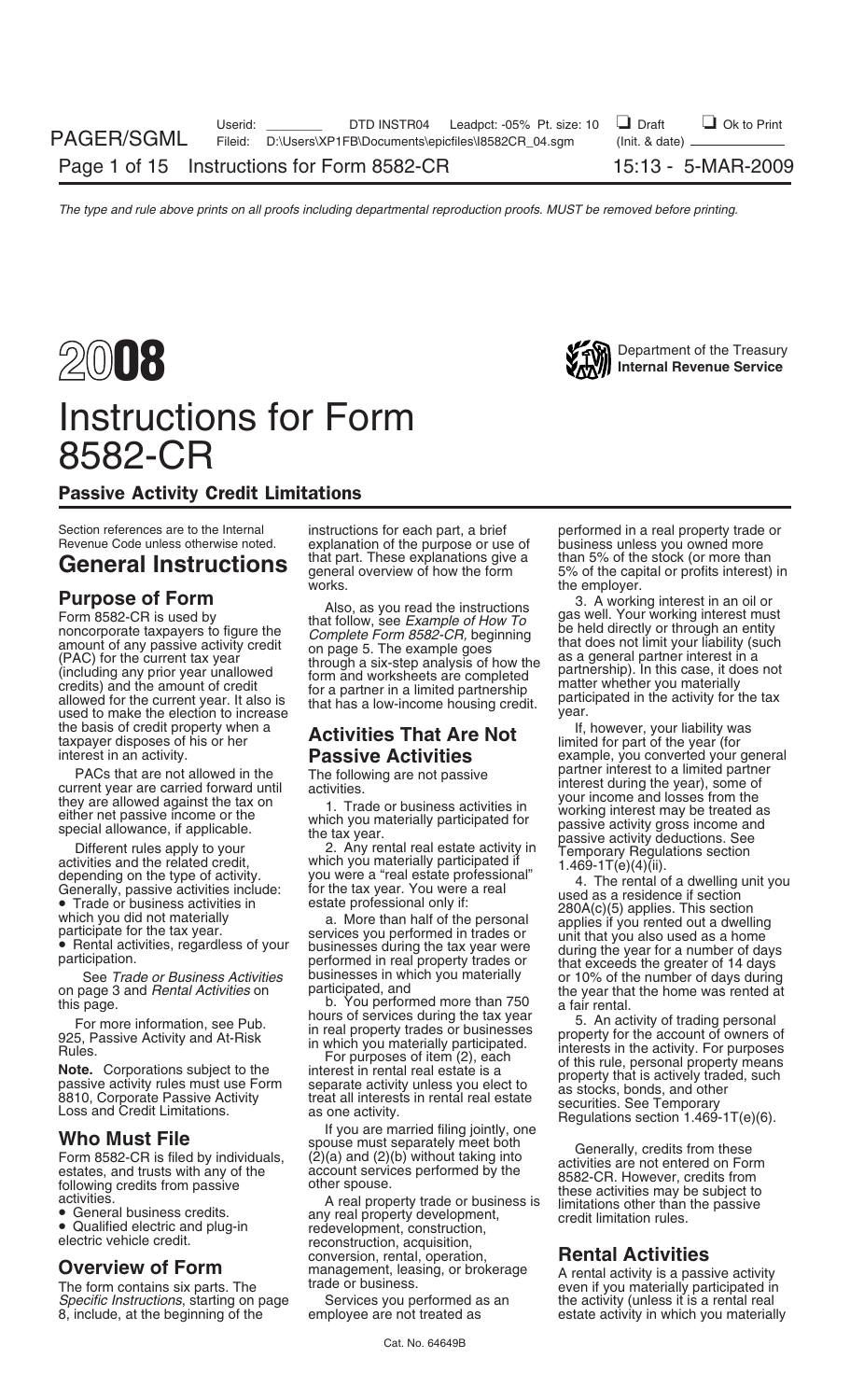However, if you meet any of the gain from its appreciation and the partnership (PTP). See Publicly<br>five exceptions listed below, the gross rental income is less than 2% Traded Partnerships (PTPs) on page<br>of the smaller of *Credits From the Activities* on this property.<br>
page if you meet any of the Unadjusted basis is the cost of the passive rental activity is entered in<br>
exceptions.<br>
Property without regard to Morksheet 1, 2, 3, or 4 on pag

An activity is a rental activity if<br>
An activity is a rental activity if<br>
tangible property (real or personal) is<br>
used by customers or held for use by<br>
customers and the gross income (or<br>
expected gross income) from the<br>

rentals during the tax year. If the the and activity of a partnership, S<br>activity involves renting more than<br>one class of property, multiply the<br>average period of customer use of<br>each class by the ratio of the gross<br>rental activity's total gross rental income.<br>The activity's average period of **reporting Credits** rehabilitation credits from passive<br>customer use equals the sum of **Reporting Credits** rental real estate activities or customer use equals the sum of **Reporting Credits** relationships the rental real estate activities or<br>these class-by-class average periods **From the Activities** low-income housing credits). these class-by-class average periods

include only services performed by<br>include only services performed by<br>include only services performed by<br>services are significant, all relevant<br>facts and circumstances are<br>facts and circumstances are<br>considered. Facts and

3. Rental of the property is use.<br>incidental to a nonrental activity. The structure income incidental to a nonrental activity.

to an activity of holding property for generally a passive activity. Special end of the year, are filing a separate

participated and you were a real investment if the main purpose of rules apply if you conduct the rental estate professional). holding the property is to realize a activity through a publicly traded<br>However if you meet envior the gain from its appreciation and the partnership (PTP). See Publicly

property without regard to example worksheet 1, 2, 3, or 4 on pages 8 depreciation deductions or any other and 9.

the use is under a lease, a service<br>contract, or some other arrangement. Used in the trade or business activity Worksheet 2 is for rehabilitation<br>during the tax year or during at least credits from passive rental real esta

An activity is not a rental activity if<br>any of the following exceptions are the property is less than 2% of the before 1990. This worksheet is also<br>maller of the unadjusted basis or the used for low-income housing credits

weighted by gross income. See If an activity meets any of the five **Special Allowance for**<br>Regulations section 1.469-1(e)(3)(iii). exceptions listed above, it is not a<br>Significant personal services rental activity. You mus

charged for use of the property.<br>
2. Extraordinary personal services ● If the activity is a trade or business The special allowance also applies<br>
were provided in making the rental activity in which you did not materially were provided in making the rental activity in which you did not materially property available for customer use. participate, enter the credits from the property available for customer use. participate, enter the credits from the rehabilitation credits from a rental real This applies only if the services are activity on Worksheet 4 on page 9. estate activity, even if you did not performed by individuals and the  $\bullet$  If the activity is a trade or business actively participate in the activit  $\bullet$  If the activity is a trade or business actively participate in the activity. The activity in which you did materially credits allowed under the special customers' use of the rental property activity in which you did materially credits allowed under the special<br>is incidental to their receipt of the participate, report the credits from the allowance are in addition to the is incidental to their receipt of the participate, report the credits from the services. **Activity on the forms you normally** credits allowed for the tax attributable

If the rental activity did not meet The special allowance is not The rental of property is incidental any of the five exceptions, it is available if you were married at the

credits from passive rental real estate<br>activities and low-income housing **Exceptions** 2 of the 5 preceding tax years, and activities and low-income housing<br>An activity is not a rental activity if c. The gross rental income from credits for property placed in service and the smaller of the unadjusted basis or the<br>
text of the property.<br>
The average period of customer<br>
text of the property.<br>
The average period of customer<br>
Lodging provided for the<br>
text of the property.<br>
a. 7 days or le

provided in making the rental property<br>available for customer use. Tigure the average period of<br>customer use for a class of property<br>by dividing the total number of days in<br>all rental property available during<br>all rental p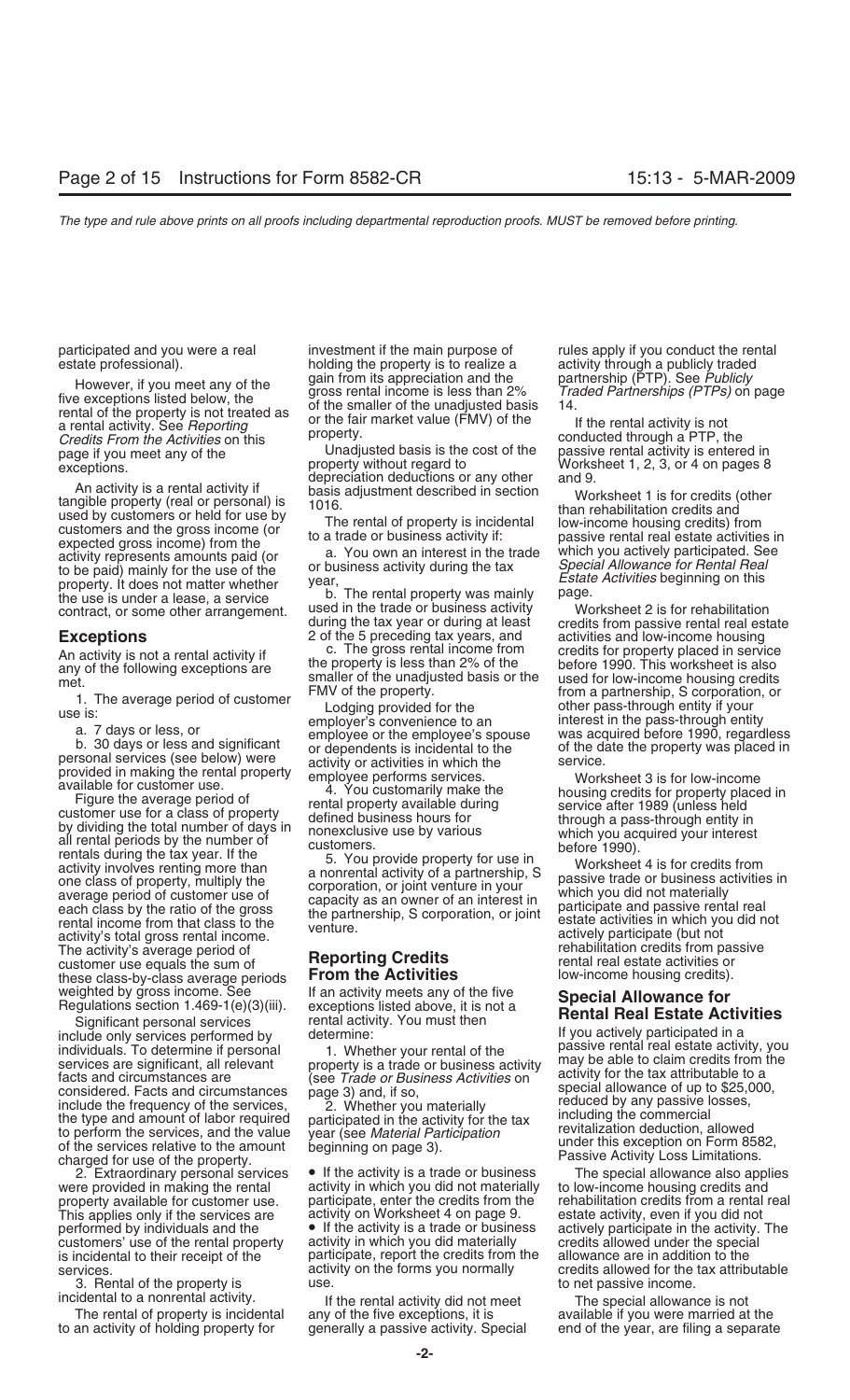return for the year, and lived with your **Modified adjusted gross income** you chose to deduct rather than spouse at any time during the year. **Ilimitation.** If your modified adjusted capitalize them).

trust as part of the decedent's estate<br>
may actively participate in a rental<br>
real estate activity. Unless future<br>
real estate activity. Unless future<br>
regulations provide an exception,<br>
limited partners are not treated as

stringent requirement than material income is \$250,000 or more<br>incontricipation (see *Material* from the credits from the credits filosophic filosophic filosophic filosophic participation (see *Material* (\$125,000 or more if married filing the activity under the passive activity entity<br>*Participation* beginning on this page) separately) there is no special rules. *Participation* beginning on this page). separately), there is no special You may be treated as actively allowance.

- 
- 
- 
- 

• \$25,000 for single individuals and an activity treated as incidental to an married individuals. You married individuals. You for the tax year. **Tests for individuals.** You

year and who lived apart from their section 162) spouses at all times during the tax 2. Is conducted in anticipation of for more than 500 hours.<br>year. 2. Your participation in the activity

**limitation.** If your modified adjusted capitalize them). gross income (defined in the<br>instructions for line 10 on pay<br>estate, or a qualified revocable trust<br>\$100,000 or less (\$50,000 or Unity an individual, a qualitying<br>estate, or a qualified revocable trust<br>that made an election to treat the<br>trust as part of the decedent's estate<br>origins credits based on the amount of the<br>credits based on the amount of t

married filing separately), your **Trade or business activities** A qualifying estate is the estate of special allowance is limited to 50% of **without material participation.** If

entingly and for rehabilitation<br>activities. The election must be made<br>by both the executor (if any) of the<br>decedent's estate and the trustee of<br>decedent's estate and the trustee of<br>decedent's estate and the trustee of<br>acti

The maximum special allowance A trade or business activity is an that period, based on appointment<br>is:<br>• \$25,000 for single individuals and an activity treated as incidental to an summaries.

or business (within the meaning of or the following tests.<br>section 162), or business the meaning of the following tests.

which the surviving spouse qualified. under section 174 (or that would be if individuals (including individuals who

a decedent for tax years ending less<br>the difference between \$150,000 you did not materially participate in a<br>than 2 years after the date of the (\$75,000 if married filing separately) trade or business activity, the activit year the decedent died.<br>
A qualified revocable trust may<br>
adjusted gross income is \$150,000 or<br>
more (\$75,000 or more if married<br>
activity in which you did not materially<br>
participate. However, if you held the<br>
elect to be

Active participation is a less If your modified adjusted gross the work was to avoid the<br>
ingent requirement than material income is \$250,000 or more disallowance of losses or credits from

You may be treated as actively allowance. **Proof of participation.** You may participation is a catively allowance. **Proof of participation.** You may participation is a cyclispation in an activity participation in an activ

for the tax year.<br>• \$12,500 for married individuals **incurrent in the conduct of a trade** in an activity if you satisfy at least one • \$12,500 for married individuals 1. Involves the conduct of a trade in an activity if you satisfy at least one who file separate returns for the tax or business (within the meaning of of the following tests.

year. starting a trade or business, or and the activity of the tax year in the activity of a qualifying estate<br>Sall nvolves research or for the tax year was substantially all<br>The tax year was substantially all reduced by t of the participation in the activity of all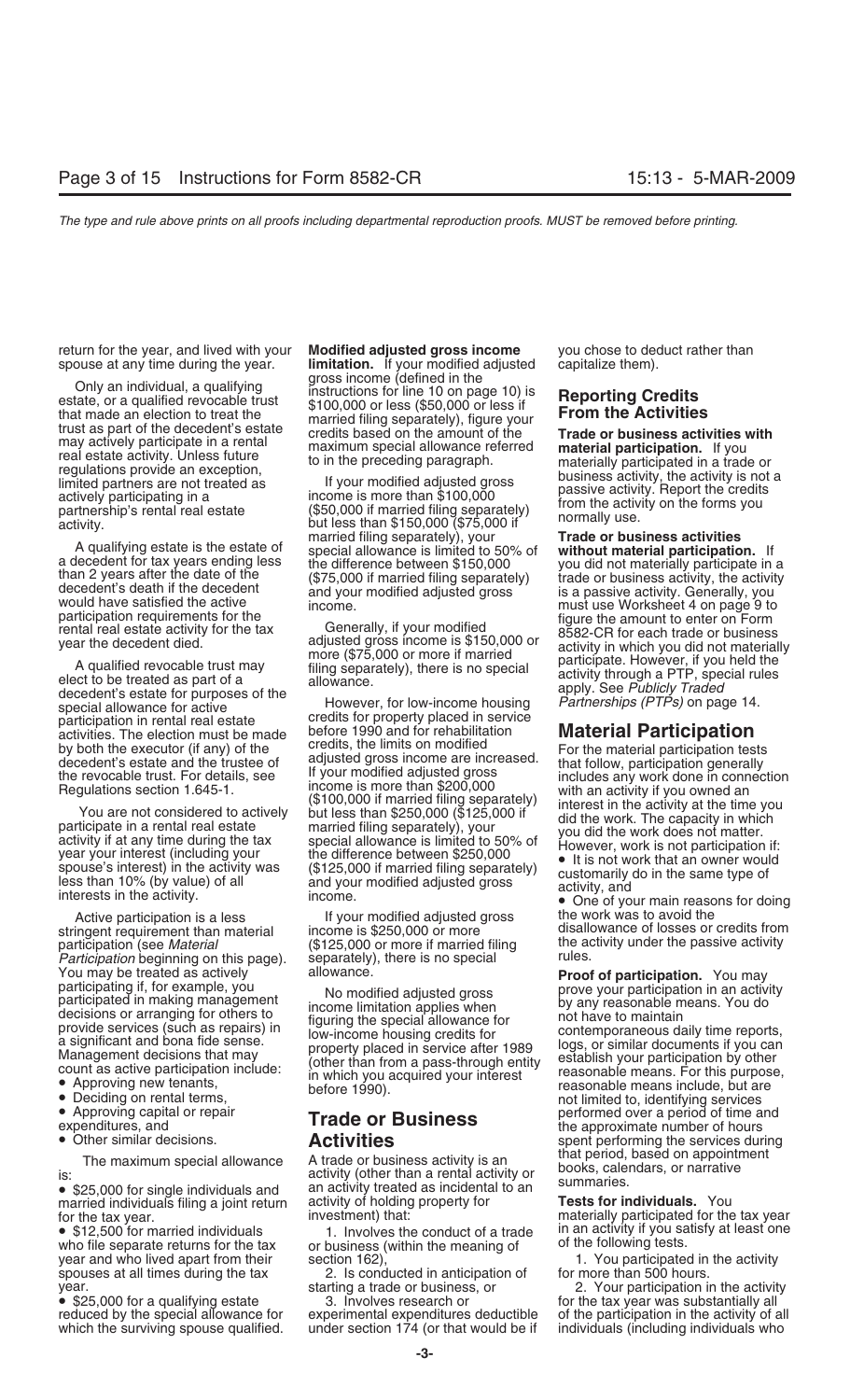activity you own may be counted as **Grouping of Activities** the rental activity involving the rental your participation in the activity, even **Grouping of Activities** of property used in the trade or your participation in the activity, even **Grouping of Activities**<br>if your spouse did not own an interest Generally, one or more trade or if your spouse did not own an interest Generally, one or more trade or business activity may be grouped in the activity and whether or not you business activities or rental activities with the trade or business activity.

did not own any interest in the and your spouse file a joint return for may be treated as a single activity if activity) for the year. The tax year. the tax year. The activities make up an appropriate

3. Ο καιριστιαμεία on the activity that for three spaces of the content unit the measurement of the activity in the activity of the desired on the activity in the activity of the desired on the desired in the desired in

- 
- 
- 
- 
- 
-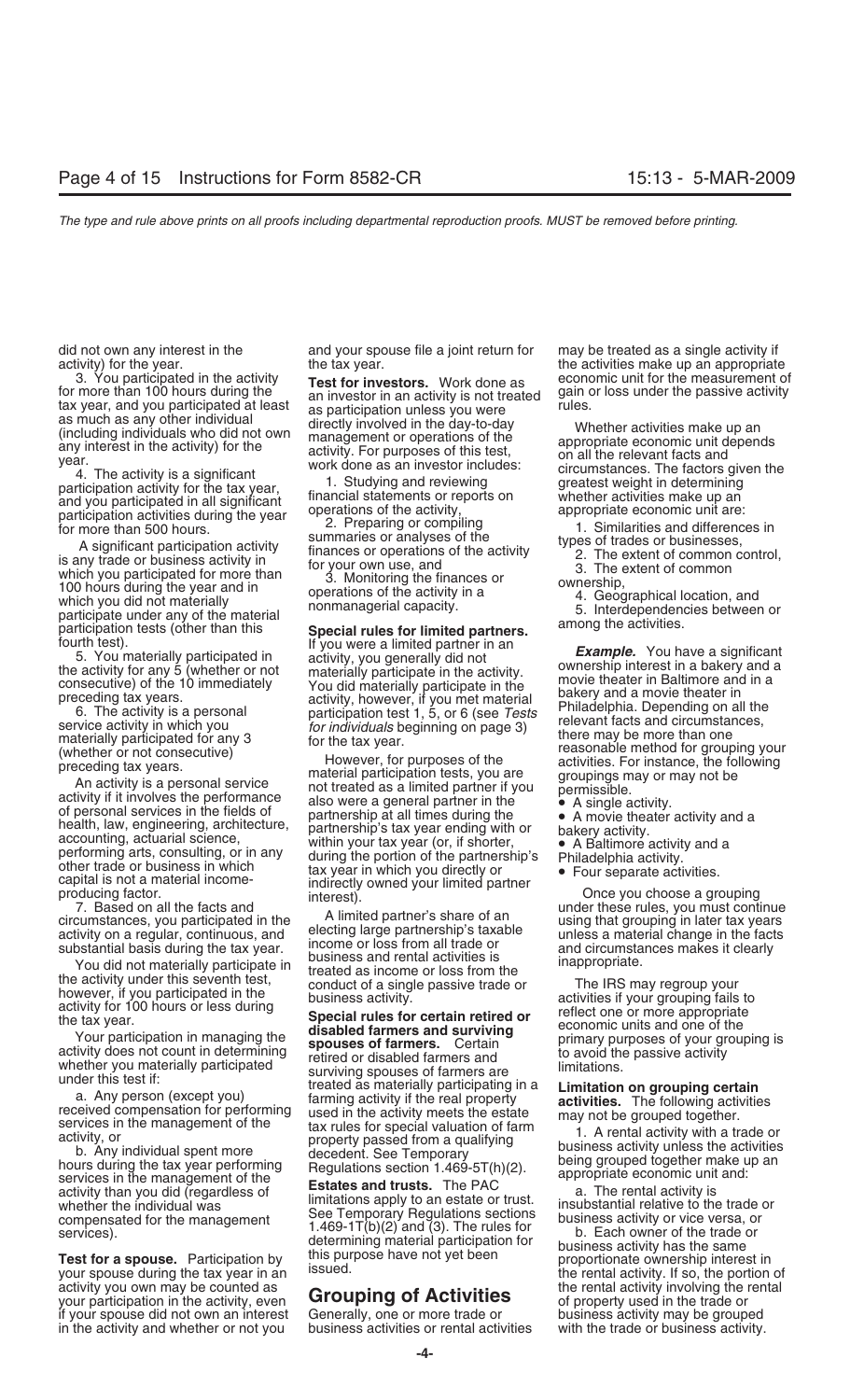in a different type of business and in a different type of business and in the value of disposition allocable to the (Form 1065) from the partnership.<br>
limited partners as a limited to the activity disposed of the activity entrepreneur (as defined in section entrepreneur (\$12,000) is shown on Schedule K-1, and Schedule K-1, and Schedule K-1, and Schedule K-1, and Schedule K-1, and Schedule K-1, and Schedule K-1, and Schedule K-1, and Schedul  $464(e)(2)$ ), if that other activity<br>engages in holding, producing, or **Dispositions** engages in holding, producing, or **Dispositions** • Mr. Jones' net passive income for distributing motion picture films or Unallowed PACs, unlike unallowed 2008 is zero.<br>
videotapes; farming; leasing section passive activit

**469.** Once a partnership or has not been allowed under the corporation determines its activities passive activity rules. Unallowed

• Activities conducted directly by the partner or shareholder, or

You may treat the disposition of

2. An activity involving the rental substantially all of an activity as a Partnership A. Mr. Jones is married

videotapes; farming; leasing section<br>
1245 property; or exploring for (or allowed when you dispose of your<br>
geothermal deposits.<br> **Activities conducted through** and server in an activity. However, you<br> **Activities conducte** under these rules, a partner or **PACs** that are not used to increase **Step 1.** Mr. Jones follows the shareholder may use these rules to the basis of the credit property are instructions for code D on Schedule shareholder may use these rules to the basis of the credit property are instructions for code D on Schedule group those activities with: carried forward until they are allowed. K-1, box 15, and enters the \$12,000 group those activities with: carried forward until they are allowed. K-1, box 15, and enters the \$12,000<br>● Each other, To make the election, complete Form low-income housing credit on line 11 To make the election, complete Form low-income hously complete form low-income hously credit on line 11.<br>8582-CR, Part VI. No basis partner or shareholder, or adjustment may be elected on a<br>• Activities conducted through other partial disposition of your interest in a **Step 2.** Line 15 of Form 8586 asks<br>partnerships and corporations. passive activity. passive activity. example and corporations of the passive activity low-income

In 2008, John Jones purchased an activity low-income housing credits.<br>interest as a limited partner in

of real property with an activity<br>involving the rental of personal<br>property (except personal property<br>property (except personal property<br>provided in connection with the real<br>property or vice versa).<br>3. Any activity with an

limited partner or as a limited activity disposed of the activity disposed of the low-income housing credit li<br>
entrepreneur (as defined in section entrepreneur (as defined in section

A partner or shareholder may not<br>treat as separate activities those **how To**<br>is figured on Form 8582-CR and the treat as separate activities those **interprettient is figured on Form 8582-CR and the activities grouped together by the <b>Example of How To** activities grouped together by the **Complete Form 8582-CR** worksheets. Worksheet partnership or corporation.<br>**Partial disposition of an activity.** The 2008, John Jones purchased an The low-income housing credits.

| Worksheet 3 for Lines 3a and 3b<br>(keep for your records) |                                                      |                    |                                               |                           |  |
|------------------------------------------------------------|------------------------------------------------------|--------------------|-----------------------------------------------|---------------------------|--|
| <b>Name of Activity</b>                                    | <b>Current Year</b><br><b>Credits</b><br><b>From</b> |                    | <b>Prior Year</b><br><b>Unallowed Credits</b> | <b>Total Credits</b>      |  |
|                                                            | Form                                                 | (a) Credit line 3a | (b) Credit line 3b                            | (c) Add cols. (a) and (b) |  |
| Partnership A                                              | 8586                                                 | 12.000             |                                               |                           |  |
|                                                            |                                                      |                    |                                               |                           |  |
|                                                            |                                                      |                    |                                               |                           |  |
|                                                            |                                                      |                    |                                               |                           |  |
|                                                            |                                                      |                    |                                               |                           |  |
| <b>Total.</b> Enter on lines 3a and 3b of Form 8582-CR.    | ▶                                                    | 12,000             |                                               |                           |  |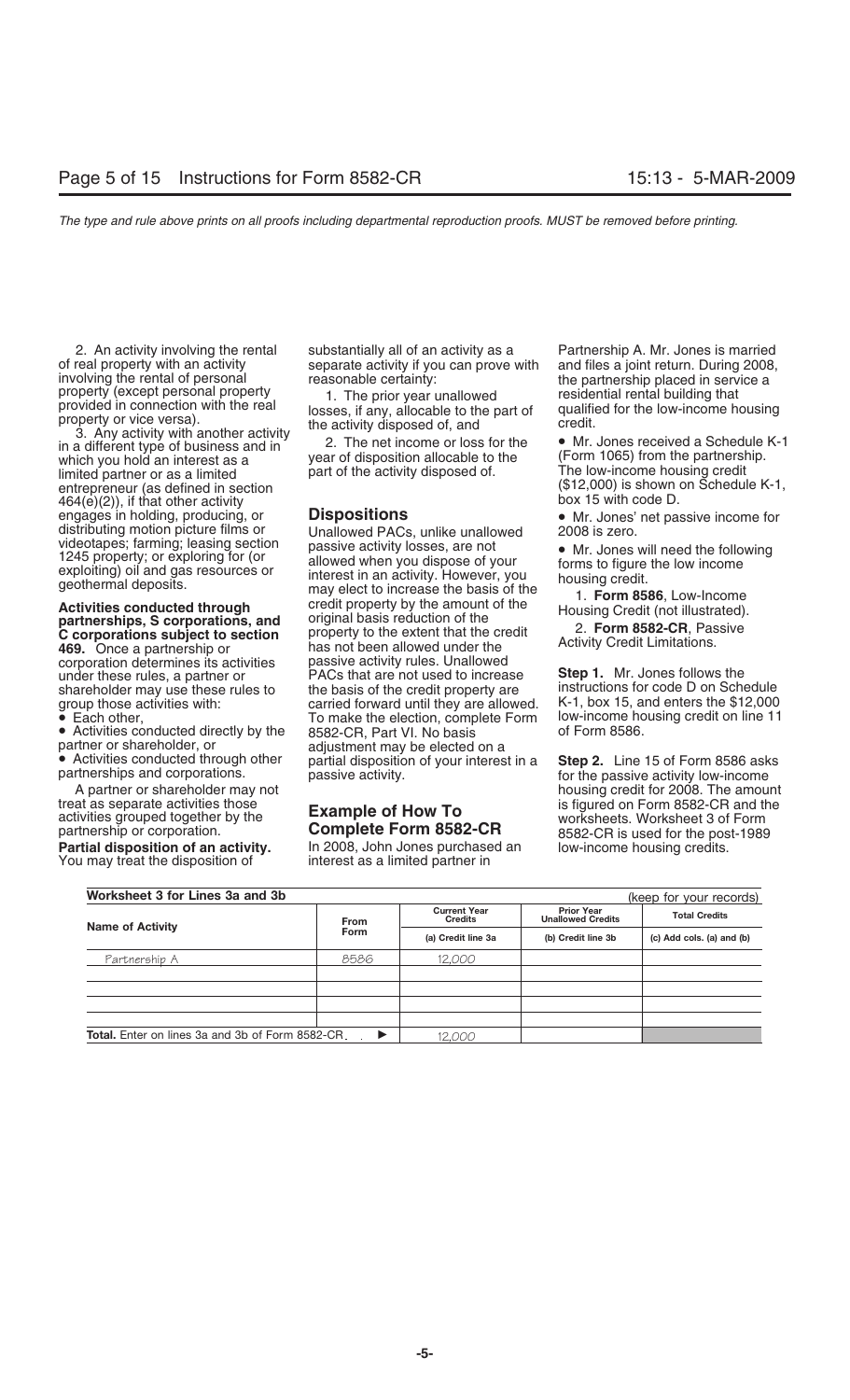**Step 3.** Mr. Jones follows the instructions for Worksheet 3 and enters the total credits from column (a) of that worksheet on Form 8582-CR, line 3a. He enters the total credits on line 3c and completes lines 5 through 7. Mr. Jones can skip Parts II and III and go to Part IV because the only credit he has is from a post-1989 low-income housing credit. He must also complete the computation for line 35 in the instructions to get the amount to enter on line 35 of the form (see page 7).

| <b>8582-CR</b>                                 | <b>Passive Activity Credit Limitations</b>                                                                                                                                                                                                                                                |                | OMB No. 1545-1034                        |
|------------------------------------------------|-------------------------------------------------------------------------------------------------------------------------------------------------------------------------------------------------------------------------------------------------------------------------------------------|----------------|------------------------------------------|
| Form                                           |                                                                                                                                                                                                                                                                                           |                |                                          |
| Department of the Treasury                     | $\triangleright$ See separate instructions.                                                                                                                                                                                                                                               |                | Attachment                               |
| Internal Revenue Service                       | $\triangleright$ Attach to Form 1040 or 1041.                                                                                                                                                                                                                                             |                | Sequence No. 89                          |
| Name(s) shown on return<br>John and Mary Jones |                                                                                                                                                                                                                                                                                           |                | <b>Identifying number</b><br>123-00-4567 |
| Part I                                         | <b>2008 Passive Activity Credits</b>                                                                                                                                                                                                                                                      |                |                                          |
| of the instructions.                           | Caution: If you have credits from a publicly traded partnership, see Publicly Traded Partnerships (PTPs) on page 14                                                                                                                                                                       |                |                                          |
|                                                | Credits From Rental Real Estate Activities With Active Participation (Other Than Rehabilitation<br>Credits and Low-Income Housing Credits) (See Lines 1a through 1c on page 9.)                                                                                                           |                |                                          |
|                                                | 1a<br><b>1a</b> Credits from Worksheet 1, column (a) [14]                                                                                                                                                                                                                                 |                |                                          |
|                                                | 1b<br><b>b</b> Prior year unallowed credits from Worksheet 1, column (b)                                                                                                                                                                                                                  |                |                                          |
|                                                |                                                                                                                                                                                                                                                                                           | 1c             |                                          |
| (See Lines 2a through 2c on page 9.)           | 2a<br><b>2a</b> Credits from Worksheet 2, column (a)<br>2 <sub>b</sub><br><b>b</b> Prior year unallowed credits from Worksheet 2, column $(b)$ , $(1, 2)$                                                                                                                                 |                |                                          |
|                                                |                                                                                                                                                                                                                                                                                           | 2c             |                                          |
| 3c on page 9.)                                 | Low-Income Housing Credits for Property Placed in Service After 1989 (See Lines 3a through<br>12,000<br>За<br>3a Credits from Worksheet 3, column (a)<br>3 <sub>b</sub>                                                                                                                   |                |                                          |
|                                                | <b>b</b> Prior year unallowed credits from Worksheet 3, column (b)                                                                                                                                                                                                                        | 3 <sub>c</sub> | 12.000                                   |
|                                                | All Other Passive Activity Credits (See Lines 4a through 4c on page 9.)                                                                                                                                                                                                                   |                |                                          |
|                                                | 4a<br>4a Credits from Worksheet 4, column (a)                                                                                                                                                                                                                                             |                |                                          |
|                                                | <b>b</b> Prior year unallowed credits from Worksheet 4, column (b) $\ldots$ $\overline{4b}$                                                                                                                                                                                               |                |                                          |
|                                                |                                                                                                                                                                                                                                                                                           | 4c             |                                          |
| 5                                              |                                                                                                                                                                                                                                                                                           | 5              | 12,000                                   |
| 6                                              | Enter the tax attributable to net passive income (see page 10)                                                                                                                                                                                                                            | 6              | $ \bigcirc$ -<br>12,000                  |
| 7                                              | Subtract line 6 from line 5. If line 6 is more than or equal to line 5, enter -0- and see page 10<br>Note: If your filing status is married filing separately and you lived with your spouse at any time<br>during the year, do not complete Part II, III, or IV. Instead, go to line 37. | $\overline{7}$ |                                          |
|                                                |                                                                                                                                                                                                                                                                                           |                |                                          |
| Part IV                                        | Special Allowance for Low-Income Housing Credits for Property Placed in Service After 1989<br>Note: Complete this part only if you have an amount on line 3c. Otherwise, go to Part V.                                                                                                    |                |                                          |

| 31 If you completed Part III, enter the amount from line 19. Otherwise, subtract line 16 from line 7                                                          | 31   | 12,000       |  |
|---------------------------------------------------------------------------------------------------------------------------------------------------------------|------|--------------|--|
| 32 Enter the amount from line 30.                                                                                                                             | 32   | $ \bigcap$ - |  |
| 33 Subtract line 32 from line 31. If zero, enter -0- here and on line 36 manuscript and subtract line 32 from line 31. If zero, enter -0- here and on line 36 | -33  | 12,000       |  |
|                                                                                                                                                               | - 34 | 12,000       |  |
| 35 Tax attributable to the remaining special allowance (see page 13) $\boxed{35}$                                                                             |      | 8,250        |  |
|                                                                                                                                                               |      |              |  |
| 36 Enter the smaller of line 34 or line 35 enter and the smaller of line 34 or line 35                                                                        | 36   | 8.250        |  |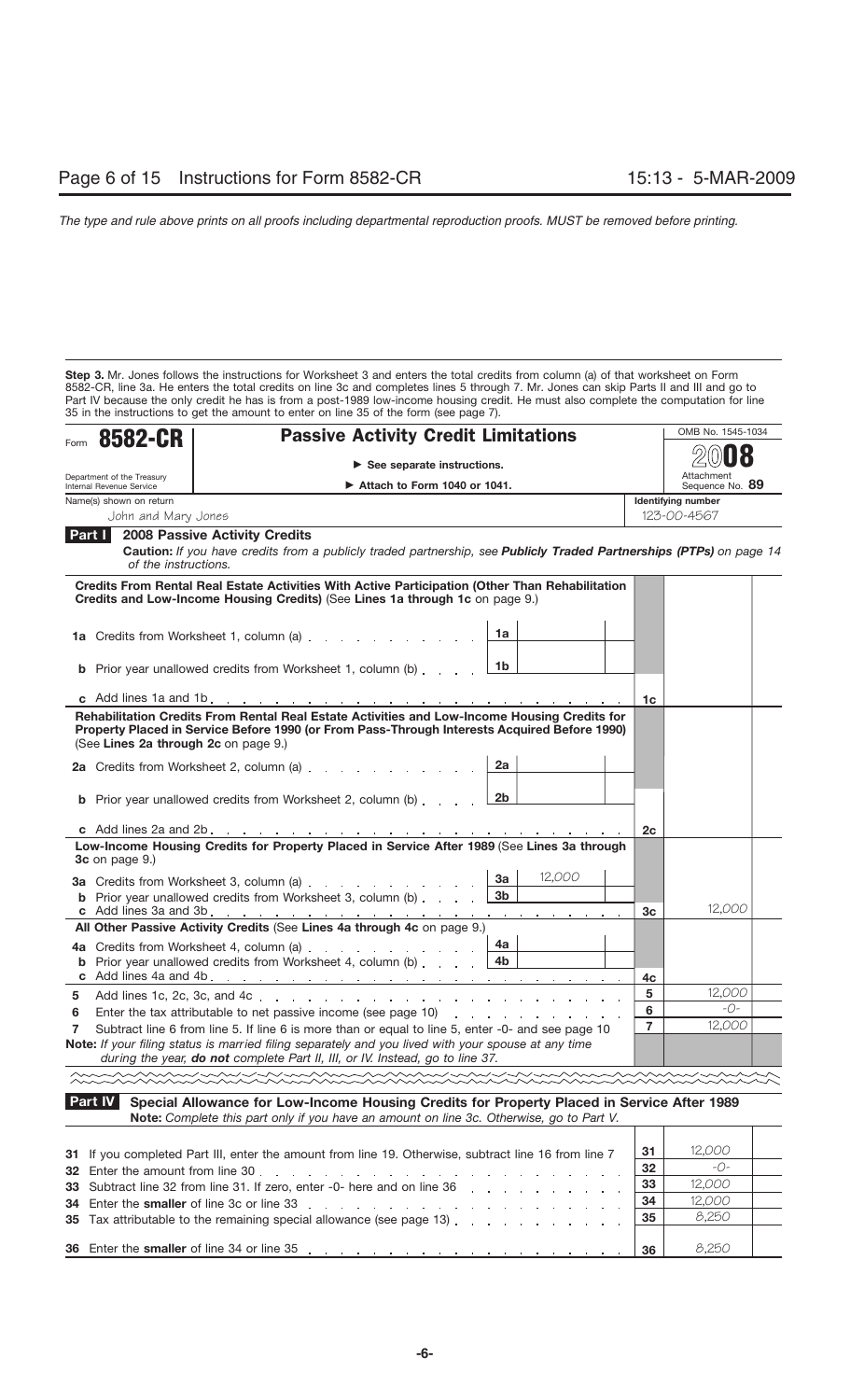# **Line 35 computation:**

| <b>Line 35.</b> Figure the tax attributable to the remaining special allowance as follows:                                                                                                                                                                                                                                                                                                                                                                   |        |
|--------------------------------------------------------------------------------------------------------------------------------------------------------------------------------------------------------------------------------------------------------------------------------------------------------------------------------------------------------------------------------------------------------------------------------------------------------------|--------|
| 305,000                                                                                                                                                                                                                                                                                                                                                                                                                                                      |        |
| <b>B.</b> Tax on line A. For Form 1040, use the Tax Table, Tax Computation Worksheet, or other appropriate method you used to figure<br>your tax. For Form 1041, use the Tax Rate Schedules, the Qualified Dividends Tax Worksheet, or Schedule D whichever applies                                                                                                                                                                                          | 79,379 |
| <b>C.</b> Enter \$25,000 (\$12,500 if married filing separate return and you and your spouse lived apart at<br>25,000                                                                                                                                                                                                                                                                                                                                        |        |
|                                                                                                                                                                                                                                                                                                                                                                                                                                                              |        |
|                                                                                                                                                                                                                                                                                                                                                                                                                                                              |        |
|                                                                                                                                                                                                                                                                                                                                                                                                                                                              |        |
| G. Subtract line F from line A response to the contract of the A response to the contract of the A response to the contract of the CBO, OOO                                                                                                                                                                                                                                                                                                                  |        |
| H. Tax on line G. For Form 1040, use the Tax Table, Tax Computation Worksheet, or other appropriate method you used to figure<br>your tax. For Form 1041, use the Tax Rate Schedules, the Qualified Dividends Tax Worksheet, or Schedule D whichever applies                                                                                                                                                                                                 | 71,129 |
|                                                                                                                                                                                                                                                                                                                                                                                                                                                              | 8,250  |
| J. Add lines 16 and 30 of Form 8582-CR and enter the total enterstand contact and contact and contact and contact and contact and contact and contact and contact and contact and contact and contact and contact and contact                                                                                                                                                                                                                                | $-0-$  |
| K. Tax attributable to the remaining special allowance. Subtract line J from line I. Enter the result on Form 8582-CR, line 35                                                                                                                                                                                                                                                                                                                               | 8,250  |
| $\mathbf{a} \cdot \mathbf{b} = \mathbf{a} \cdot \mathbf{b} = \mathbf{a} \cdot \mathbf{b} = \mathbf{a} \cdot \mathbf{b} = \mathbf{a} \cdot \mathbf{b} = \mathbf{a} \cdot \mathbf{b} = \mathbf{a} \cdot \mathbf{b} = \mathbf{a} \cdot \mathbf{b} = \mathbf{a} \cdot \mathbf{b} = \mathbf{a} \cdot \mathbf{b} = \mathbf{a} \cdot \mathbf{b} = \mathbf{a} \cdot \mathbf{b} = \mathbf{a} \cdot \mathbf{b} = \mathbf{a} \cdot \mathbf{b} = \mathbf{a} \cdot \math$ |        |

**Note:** *When using taxable income in the above computation, it is not necessary to refigure items that are based on a percentage of adjusted gross income.*

**Step 4.** Mr. Jones completes Form 8582-CR, Part V.

# **Passive Activity Credit Allowed Part V**

| 37 Passive Activity Credit Allowed. Add lines 6, 16, 30, and 36. See page 13 to find out how to  |    |       |  |
|--------------------------------------------------------------------------------------------------|----|-------|--|
| report the allowed credit on your tax return and how to allocate allowed and unallowed credits   |    |       |  |
| if you have more than one credit or credits from more than one activity. If you have any credits |    |       |  |
| from a publicly traded partnership, see <b>Publicly Traded Partnerships (PTPs)</b> on page 14    | 37 | 8.250 |  |

**Step 5.** After completing Form 8582-CR, Mr. Jones determines his allowed and unallowed credit. Because he has only one type of credit from a single passive activity, his allowed low-income housing credit for 2008 is the amount on line 37, or \$8,250. His unallowed credit of \$3,750 is determined by subtracting the allowed credit on line 37 from the total credit on line 5 (\$12,000 – \$8,250).

**Step 6.** Mr. Jones enters the allowed passive activity credit of \$8,250 on Form 8586, line 15, and completes Part II of that form according to the instructions for Form 8586. The unallowed credit of \$3,750 is carried forward and used to figure the passive activity credit allowed for 2009.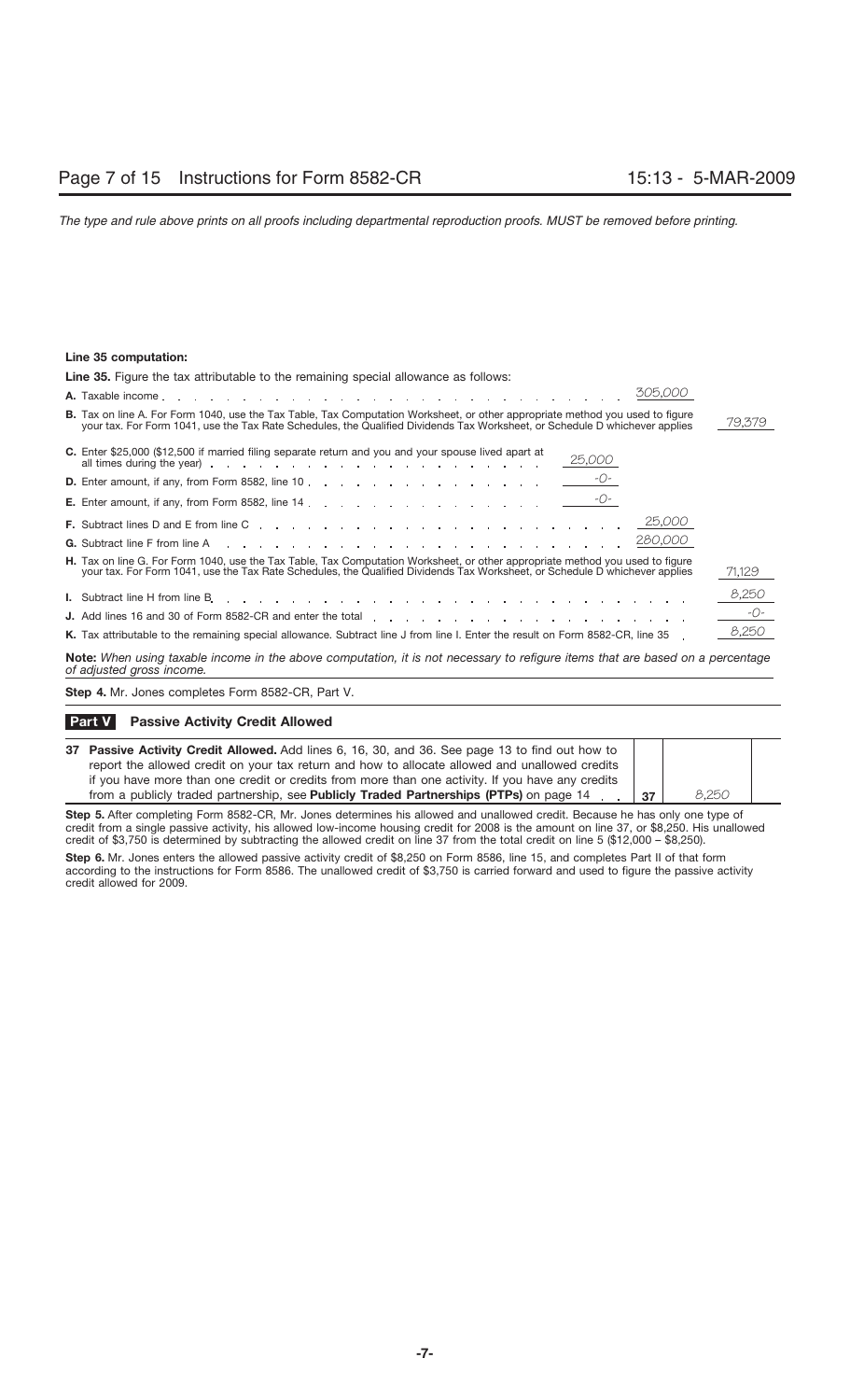Expenditures into credits before **Social Security and Medicare** expenditures into credits before 5884, line 5, in column (a) of **Social Security and Medicare** beginning Worksheet 1, 2, 3, or 4. If Worksheet 1 or 4. **Taxes** the credits are from more than one<br>activity or are of more than one type. Form 6478, Alcohol and Cellulosic separate the credits by activity or type<br>before making entries in the separate the credits by activity of type<br>before making entries in the column (a) of Worksheet 1 or 4.

**Example.** You have a low-income **Credit.** Enter the credits from Form To figure this year's PAC, you must<br>housing credit from one activity and a 8586, line 13, in column (a) of the interesting the properties disallowed fo

Enter the credits from Form 3468, line **Production Credit.** Enter the credits Otherwise, your prior year 14, in column (a) of Worksheet 1, 2, from Form 8835, line 31, in column unallowed credits are the amounts or 4. (a) o

**Form 3800, General Business Form 8844, Empowerment Zone**<br> **Specific Instructions** Credit. Enter the credits from Form and Renewal Community<br>
3800, line 3, in column (a) of Employment Credit. Enter the 3800, line 3, in column (a) of **Employment Credit.** Enter the

**Form 6478, Alcohol and Cellulosic** 8846, line 7, in column (a) of **Biofuels Fuels Credit.** Enter the Worksheet 4,

**Form 8586, Low Income Housing**<br>**Credit.** Enter the credits from Form

**Form 3468, Investment Credit. Refined Coal, and Indian Coal** line 5 of your 2007 Form 8582-CR.<br>Enter the credits from Form 3468, line **Production Credit.** Enter the credits Otherwise, your prior year (a) of Worksheet 1 or 4. Shown in column (b) of Worksheet 9

**Current Year Credits**<br>Convert any current year qualified<br>Convert any current year qualified<br>Credit. Enter the credits from Form **6846**, Credit for Employer

# **Prior Year Unallowed<br>Credits**

**Form 8835, Renewable Electricity, 37 of your 2007 Form 8582-CR from Refined Coal, and Indian Coal Mediciple 5 of your 2007 Form 8582-CR.** 

Lines 1a and 1b. Use Worksheet 1 to figure the amounts to enter on lines 1a and 1b. Use line 1a for credits from rental real estate activities with active participation for the current year and line 1b for prior year unallowed credits from rental real estate activities with active participation in both the prior year in which the credit arose and the current year. See *Special Allowance for Rental Real Estate Activities* on page 2 for a definition of active participation.

After you complete the worksheet below, enter the totals of columns (a) and (b) on the corresponding lines of Form 8582-CR and then complete line 1c.

**Note.** Rehabilitation credits from rental real estate activities and low-income housing credits must be entered in Worksheet 2 or 3, whichever applies, even if you actively participated in the activity.

# **Worksheet 1 for Lines 1a and 1b** (keep for your records)

| <b>THE BULGARY OF LITTLE STATES</b><br>$(1000)$ 101 your 10001001 |             |                                       |                                               |                           |  |  |
|-------------------------------------------------------------------|-------------|---------------------------------------|-----------------------------------------------|---------------------------|--|--|
| <b>Name of Activity</b>                                           | <b>From</b> | <b>Current Year</b><br><b>Credits</b> | <b>Prior Year</b><br><b>Unallowed Credits</b> | <b>Total Credits</b>      |  |  |
|                                                                   | <b>Form</b> | (a) Credit line 1a                    | (b) Credit line 1b                            | (c) Add cols. (a) and (b) |  |  |
|                                                                   |             |                                       |                                               |                           |  |  |
|                                                                   |             |                                       |                                               |                           |  |  |
|                                                                   |             |                                       |                                               |                           |  |  |
|                                                                   |             |                                       |                                               |                           |  |  |
|                                                                   |             |                                       |                                               |                           |  |  |
| <b>Totals.</b> Enter on lines 1a and 1b of Form 8582-CR           |             |                                       |                                               |                           |  |  |

Lines 2a and 2b. Use Worksheet 2 to figure the amounts to enter on lines 2a and 2b. Use line 2a for rehabilitation credits and low-income housing credits from rental real estate activities for the current year and line 2b for prior year unallowed credits from those activities. However, use Worksheet 3 instead of Worksheet 2 if you have any low-income housing credits for property placed in service after 1989. If you held an indirect interest in the property through a partnership, S corporation, or other pass-through entity, use Worksheet 3 only if you also acquired your interest in the pass-through entity after 1989. Use this worksheet if you do not meet both requirements.

After you complete the worksheet below, enter the totals of columns (a) and (b) on the corresponding lines of Form 8582-CR and then complete line 2c.

# **Worksheet 2 for Lines 2a and 2b**

|  |  |  |  | (keep for your records) |  |  |
|--|--|--|--|-------------------------|--|--|
|--|--|--|--|-------------------------|--|--|

| <b>Name of Activity</b>                                 | <b>From</b> | <b>Current Year</b><br><b>Credits</b> | <b>Prior Year</b><br><b>Unallowed Credits</b> | <b>Total Credits</b>      |
|---------------------------------------------------------|-------------|---------------------------------------|-----------------------------------------------|---------------------------|
|                                                         | <b>Form</b> | (a) Credit line 2a                    | (b) Credit line 2b                            | (c) Add cols. (a) and (b) |
|                                                         |             |                                       |                                               |                           |
|                                                         |             |                                       |                                               |                           |
|                                                         |             |                                       |                                               |                           |
|                                                         |             |                                       |                                               |                           |
|                                                         |             |                                       |                                               |                           |
| <b>Totals.</b> Enter on lines 2a and 2b of Form 8582-CR |             |                                       |                                               |                           |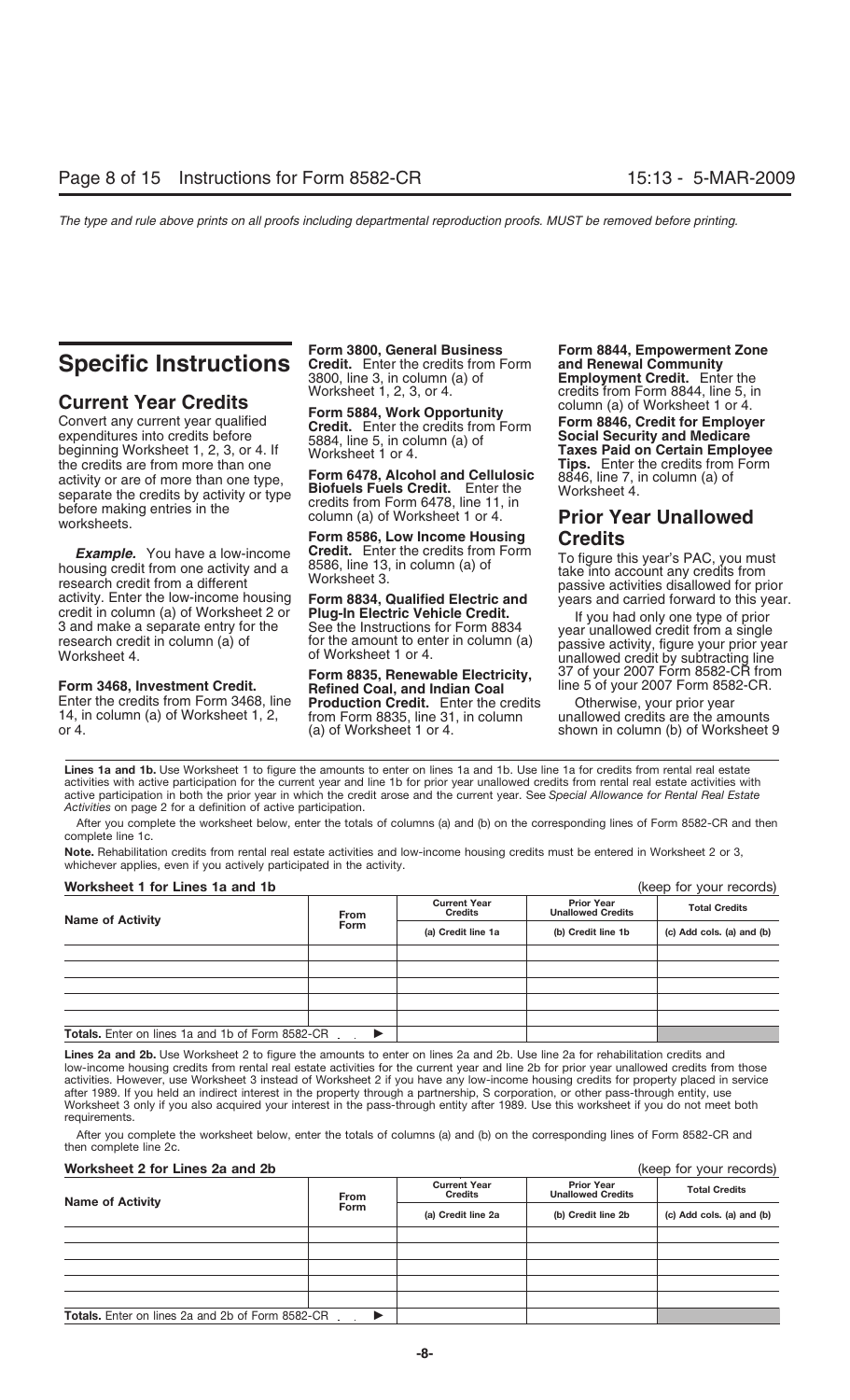**Lines 3a and 3b.** Use Worksheet 3 to figure the amounts to enter on lines 3a and 3b for low-income housing credits for property placed in service after 1989. If you held an indirect interest in the property through a partnership, S corporation, or other pass-through entity, use Worksheet 3 only if you also acquired your interest in the pass-through entity after 1989. Use line 3a for the current year credits and line 3b for prior year unallowed credits for those activities.

After you complete the worksheet below, enter the totals of columns (a) and (b) on the corresponding lines of Form 8582-CR and then complete line 3c.

# **Worksheet 3 for Lines 3a and 3b**

# (keep for your records)

| <b>Name of Activity</b>                                   | From          | <b>Current Year</b><br><b>Credits</b> | <b>Prior Year</b><br><b>Unallowed Credits</b> | <b>Total Credits</b>      |
|-----------------------------------------------------------|---------------|---------------------------------------|-----------------------------------------------|---------------------------|
|                                                           | <b>Form</b>   | (a) Credit line 3a                    | (b) Credit line 3b                            | (c) Add cols. (a) and (b) |
|                                                           |               |                                       |                                               |                           |
|                                                           |               |                                       |                                               |                           |
|                                                           |               |                                       |                                               |                           |
|                                                           |               |                                       |                                               |                           |
|                                                           |               |                                       |                                               |                           |
| <b>Totals.</b> Enter on lines 3a and 3b of Form 8582-CR . | $\rightarrow$ |                                       |                                               |                           |

**Lines 4a and 4b.** Use Worksheet 4 to figure the amounts to enter on lines 4a and 4b. Use line 4a for all other passive activity credits for the current year and line 4b for prior year unallowed credits from those activities.

After you complete the worksheet below, enter the totals of columns (a) and (b) on the corresponding lines of Form 8582-CR and then complete line 4c.

**Worksheet 4 for Lines 4a and 4b** (keep for your records) **Prior Year Unallowed Credits Current Year Credits Credits Credits Credits Credit Credit Credit Credit in the collection of Activity <b>Form (a)** Credit line 4a **(b)** Credit line 4b **(c)** Add cols. (a) and (b) Totals. Enter on lines 4a and 4b of Form 8582-CR **→** 

these activities on lines 1a through 2a through 2c. Use Worksheet 2 to **1** to *Lection 1* to figure the *amounts* to enter on lines 1c. Use Worksheet 1 to figure the figure the amounts to enter on lines amounts to enter on lines 1a and 1b. 2a and 2b.

in the 2007 Instructions for Form See *Special Allowance for Rental* If you have low-income housing<br>8582-CR. Enter the prior year *Real Estate Activities* beginning on credits for property placed in servic 8582-CR. Enter the prior year *Real Estate Activities* beginning on credits for property placed in service

**EAUTION** your spouse at any time **Part I—2008 Passive**<br> **Part I—2008 Passive**<br> **Part I—2008 Passive**<br> **Part I—2008 Passive**<br> **Part I—2008 Passive**<br> *participated in the rental real estate*<br> *Worksheet 4, not in Worksheet 1.* Pass-through entity after 1989

Use Part I to combine your credits<br>from passive activities to determine if<br>you have a PAC for 2008.<br>If your credits from all passive<br> $\frac{1}{2}$  arose in a prior tax year (other than<br>low-income housing and rehabilitation qua

and qualifying estates that actively rehabilitation credits from rental real participated in rental real estate  $\frac{1}{10}$  estate activities or low-income participated in rental real estate estate estate activities or low-income figure the amounts to enter on lines activities must include the credits housing credits for property placed in 3a and 3b. activities must include the credits housing credits for property placed in 3a and 3b. Total 3b. and 3b. And 3b<br>3 and 300 and 300 must include the 3b. and 3b. and 3b. and 3b. and 3b. and 3b. and 3b. and 3b. and 3b. and 3b. (other than rehabilitation credits or service before 1990 must include the low-income housing credits) from server credits from those activities on lines low-income housing credits) from credits from those activities on lines *Include the credits in*

unallowed credits in column (b) of page 2.<br>Worksheet 1, 2, 3, or 4, whichever **and the page 14 years are measured filips** a more worksheet 3 instead of Worksheet 2. Worksheet 1, 2, 3, or 4, whichever<br>applies. If you are married filing a supplies. If you held an indirect interest in the<br>your spouse at any time property through a partnership, S<br>corporation or other pass-through

If your credits from all passive<br>activities exceed the tax attributable<br>to net passive income, you have a<br>participated in the special allowance<br>to net passive income, you have a<br>prior year and this year, If you did not<br>pro **Lines 1a through 1c.** Individuals and qualifying estates who had your interest in the pass-through and qualifying estates that actively rehabilitation credits from rental real entity after 1989. Use Worksheet 3 to

> **ENTION** Worksheet 2 or 3, if you are married filing a separate return and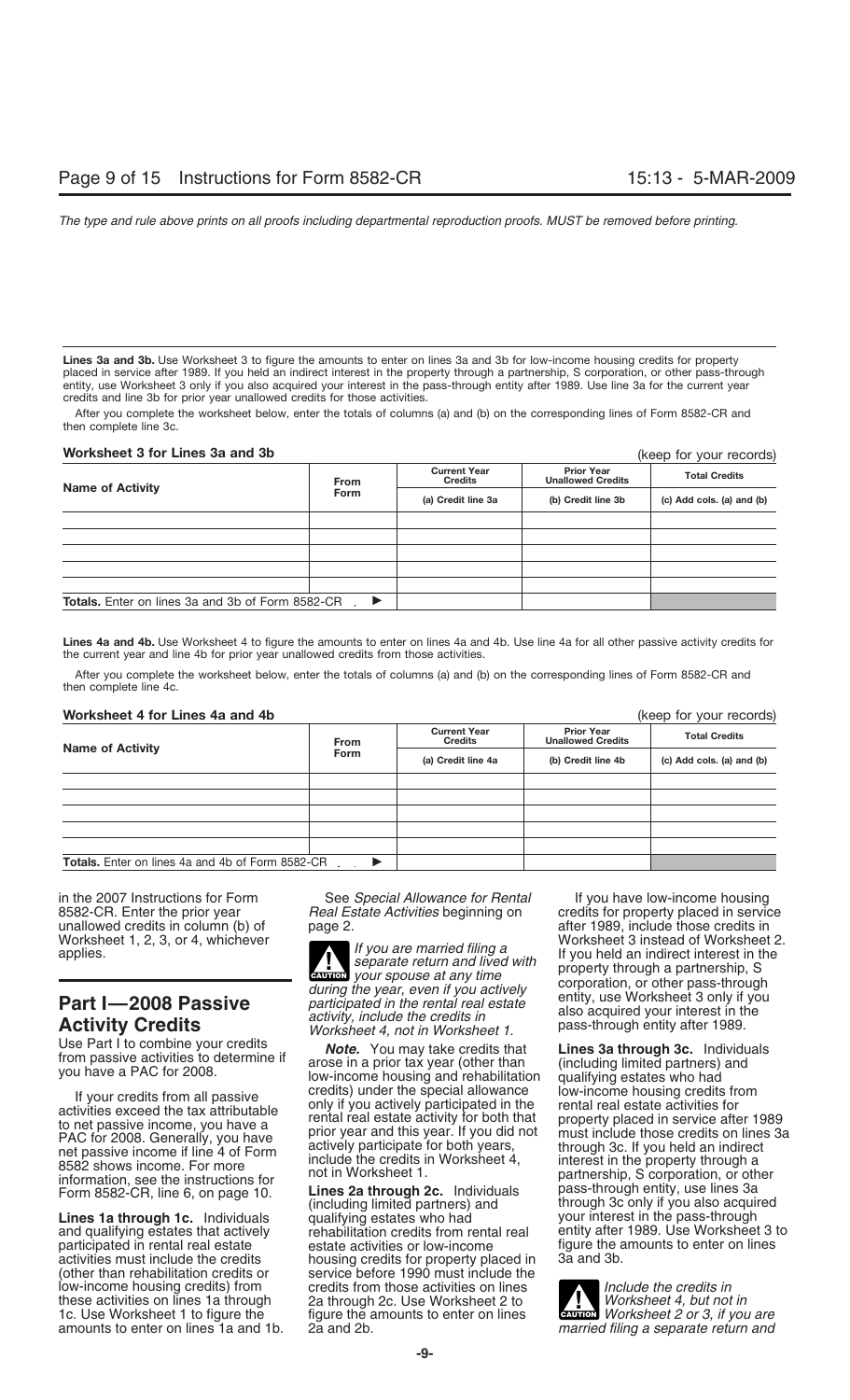were not entered on Worksheets 1, 2, housing credits). See *Hental Activities* When figuring modified adjusted or 3. Trusts must include credits from beginning on page 1 for details. gross income, any overall loss from or 3. Trusts must include credits from beginning on page 1 for details<br>all passive activities in Worksheet 4. **Line 9.** Married persons filing

tax on the net passive income. If you year are not eligible for the special<br>have an overall loss on an entire allowance. They must enter -0- on disposition of your interest in a line 16 and go to line 17. losses and net income from all other<br>passive activity, reduce net passive **Line 10.** To figure modified adjusted passive activities, the overall loss income, if any, on Form 8582, line 4, gross income, combine all the to the extent of the loss (but not amounts used to figure adjusted remaining net passive income in the account:<br>computation below. If you had a net <br>Any passive activity loss as defined Line 12. Do not enter more than passive activity loss, enter -0- on line in section 469(d)(1),<br>6 and go to line 7.  $\bullet$  Any rental real estate loss allowed

|                                                                 |                                                                                                             | <b>SUPPLICITY INTO MILLY INVOCED INTO THE CONTROL</b>                                                        |
|-----------------------------------------------------------------|-------------------------------------------------------------------------------------------------------------|--------------------------------------------------------------------------------------------------------------|
| A. Taxable income<br>including net<br>passive income ________   | • Any overall loss from a PTP,<br>• The taxable amount of social<br>security and tier 1 railroad retirement | spouses at any time during the year<br>are not eligible for the special<br>allowance. They must enter -0- on |
| <b>B.</b> Tax on line $A^*$                                     | benefits.                                                                                                   | line 16 and go to line 17.                                                                                   |
| C. Taxable income without<br>net passive income                 | • The deduction allowed under<br>section 219 for contributions to IRAs                                      | Line 15. Figure the tax attributable<br>to the amount on line 14 as follows.                                 |
| <b>D.</b> Tax on line $C^*$                                     | and certain other qualified retirement                                                                      |                                                                                                              |
| <b>E.</b> Subtract line D from line B                           | plans,                                                                                                      | A. Taxable income ______                                                                                     |
| and enter the result on<br>Form 8582-CR, line $6 \ldots \ldots$ | • The domestic production activities<br>deduction.                                                          | <b>B.</b> Tax on line A <sup>*</sup> <u>.</u>                                                                |
|                                                                 | • The deduction allowed for one-half                                                                        | <b>C.</b> Enter amount from Form                                                                             |
| * Ear Farm 1040, use the Tay Table, Tay Camputation             |                                                                                                             |                                                                                                              |

Worksheet, or other appropriate method you used to dividel for my our tax. For Form 1041, use the Tax Rate **Table 7582-COMPUT The exclusion from income of** The structural or the faxes, figure your tax. For Form 1041, use the Tax Rate Schedule, Qualified Dividends Tax Worksheet, or

**Note.** When using taxable income in<br>
the above computation, it is not<br>
necessary to refigure items that are<br>
based on a percentage of adjusted<br>
gross income.<br> **a** The student loan interest<br> **a** The student loan interest<br>

**Line 7.** If line 7 is zero because the deduction, or<br>
tax on the net passive income on line  $\bullet$  The tuition and fees deduction.<br>
6 is greater than your credits from the state of the Tax Rate of the Tax Rate of the Tax Ra

# **Part II—Special Allowance for Rental Real Estate Activities With Active Participation**



*Married persons filing separate returns who lived* **CAUTION** *Separate returns who lived*<br> **EAUTION** *with their spouses at any time during the year are not eligible to complete Part II.*

*lived with your spouse at any time* Use Part II to figure the credit to the recharacterization of passive *during the year.*<br> **Lines 4a through 4c.** Individuals and the rental real estate activities in which a recharacterization of income, see **Lines 4a through 4c.** Individuals rental real estate activities in which recharacterization of income, see<br>must include on lines 4a through 4c you actively participated (other than Pub. 925 or Temporary Regulations you actively participated (other than Pub. 925 or Tempor<br>rehabilitation credits and low-income section 1.469-2T(f). credits from passive activities that rehabilitation credits and low-income were not entered on Worksheets 1.2 housing credits). See *Rental Activities* 

Use Worksheet 4 to figure the separate returns who lived apart from a passive activity is taken into amounts to enter on lines 4a and 4b. their spouses at all times during the account as a nonpassive loss if you<br>Line 6. If Form 8582. line 4. shows year must enter \$75,000 on line 9 do not have any net passive income Line 6. If Form 8582, line 4, shows year must enter \$75,000 on line 9 do not have any net passive income and lead<br>The tincome or you did not complete instead of \$150,000. Married persons after combining net income and net income or you did not complete instead of \$150,000. Married persons after combining net income and<br>Form 8582 because you had net filing separate returns who lived with losses from all other passive act Form 8582 because you had net filing separate returns who lived with losses from all other passive activities<br>passive income, you must figure the their spouses at any time during the (that is, Form 8582, line 4 is a loss o passive income, you must figure the their spouses at any time during the duriat is, Form 8582, line 4 is a los<br>tax on the net passive income, If you year are not eligible for the special zero). If you do have net passive have an overall loss on an entire dillowance. They must enter -0- on income when you combine the net<br>disposition of your interest in a line 16 and go to line 17.

passive activity, reduce net passive **Line 10.** To figure modified adjusted passive activities, the overall loss below zero) and use only the gross income except do not take into the extent that it extent that it extent that it extent that it extent that it extent that it extent that it extent of the account:

computation below. If you had a net • Any passive activity loss as defined **Line 12.** Do not enter more than passive activity loss, enter -0- on line in section 469(d)(1),  $$12,500$  on line 12 if you are married

 $\bullet$  Any rental real estate loss allowed  $\qquad$  filing a separate return and you and<br>to real estate professionals (defined  $\qquad$  your spouse lived apart at all times Figure the tax on net passive to real estate professionals (defined your spouse lived apart at all times<br>ome as follows come as follows

deduction,<br>• The deduction allowed for one-half<br>of self-employment taxes,

Schedule, Qualified Dividends Tax Worksheet, or A ................ Schedule D, whichever applies. interest from series EE and I U.S.

Finally used. Do not complete<br>
Worksheets 5 through 9.<br>
Worksheets 5 through 9.<br>
Worksheets 5 through 9.<br>
Worksheets 5 through 9.<br>
Worksheets 5 through 9.<br>
Mote. When using taxable income in<br>
allowed. In this case, enter t

an entire disposition of an interest in account as a nonpassive loss only to<br>the extent that it exceeds that net

income as follows. under *Activities That Are Not Passive* during the year. Married persons filing *Activities* on page 1), separate returns who lived with their<br>• Any overall loss from a PTP, spouses at any time during the year

| <b>A.</b> Taxable income                                                                                                                                      |
|---------------------------------------------------------------------------------------------------------------------------------------------------------------|
| <b>B.</b> Tax on line $A^*$                                                                                                                                   |
| <b>C.</b> Enter amount from Form<br>8582-CR, line 14                                                                                                          |
| <b>D.</b> Subtract line C from line<br>A                                                                                                                      |
| <b>E.</b> Tax on line $D^*$                                                                                                                                   |
| <b>F.</b> Subtract line F from line B<br>and enter the result on<br>Form 8582-CR, line 15                                                                     |
|                                                                                                                                                               |
| * For Form 1040, use the Tax Table, Tax Computation<br>Worksheet, or other appropriate method you used to<br>figure your tax. For Form 1041, use the Tax Rate |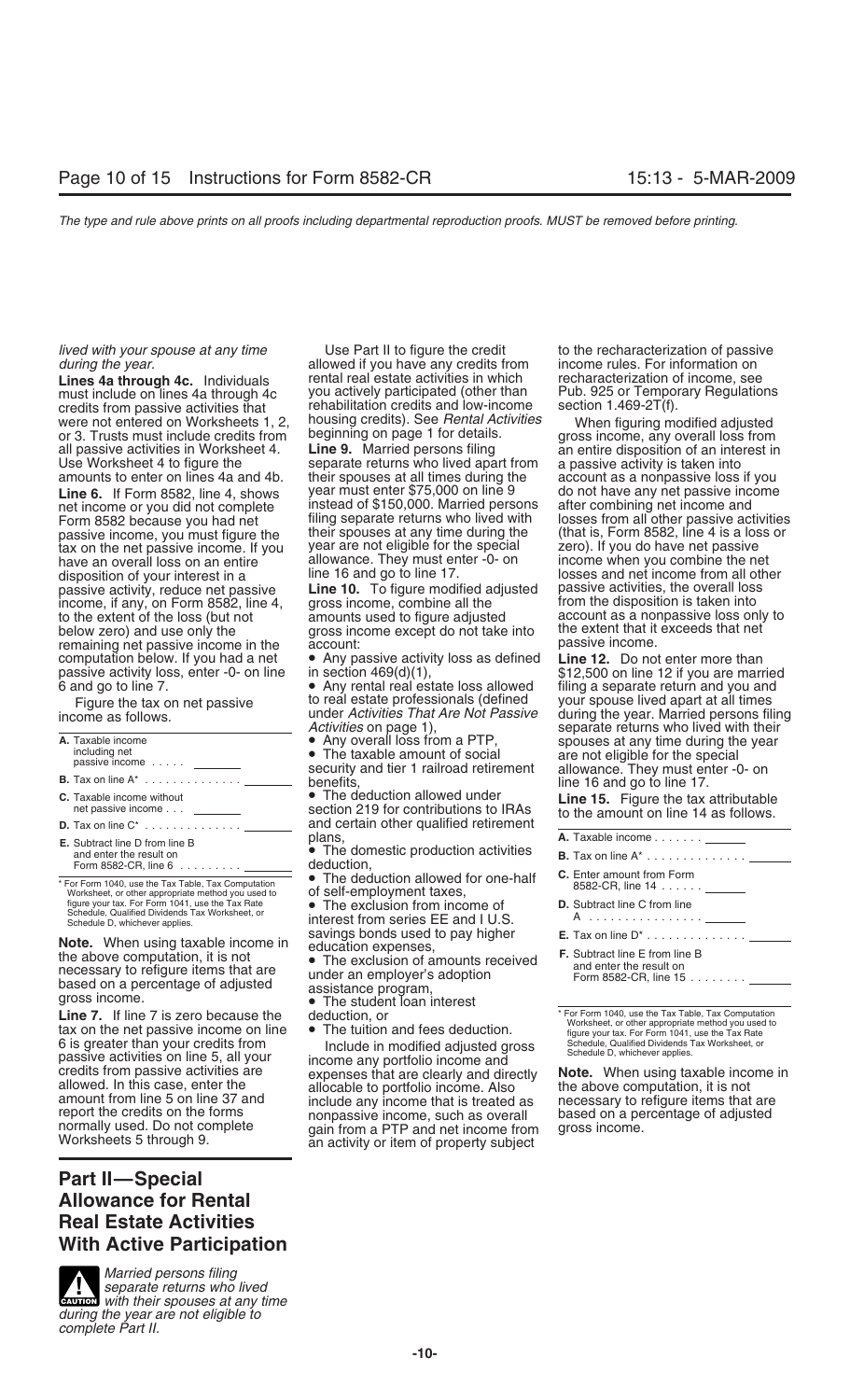# **Instructions for Worksheet 5**

Complete Worksheet 5 if you have an amount on Form 8582-CR, line 1c and you have credits from more than one activity.

**Column (a).** Enter the credits from Worksheet 1, column (c), in column (a) of this worksheet.

**Column (b).** Divide each of the credits shown in column (a) by the total of the credits in column (a) and enter the ratio for each of the activities in column (b). The total of all the ratios must equal 1.00.

Column (c). Multiply Form 8582-CR, line 16 by the ratios in column (b) and enter the result in column (c). If the total of this column is the same as the total of column (a), all credits for the activities in column (a) of this worksheet are allowed. Report them on the forms normally used, and complete Worksheet 6 if you have credits shown in Worksheet 2. Also complete Worksheet 7 or 8 if you have credits shown in Worksheet 3 or 4. If the total of column (a) is more than the total of column (c), complete column (d).

**Column (d).** Subtract column (c) from column (a) and enter the result in this column. Also enter the name of each activity and the form the credit is reported on in Worksheet 8 and enter the amount from column (d) of this worksheet in column (a) of Worksheet 8. Also complete Worksheet 6 or 7 if you have credits on Form 8582-CR, line 2c or 3c.

# **Worksheet 5 for Credits on Line 1a or 1b** (keep for your records)

| <b>Name of Activity</b>                                                                                                                                                                                                                         | Form To Be<br>Reported on | (a) Credits | (b) Ratios | (c) Special<br>Allowance | (d) Subtract<br>column (c) from<br>column (a) |
|-------------------------------------------------------------------------------------------------------------------------------------------------------------------------------------------------------------------------------------------------|---------------------------|-------------|------------|--------------------------|-----------------------------------------------|
|                                                                                                                                                                                                                                                 |                           |             |            |                          |                                               |
|                                                                                                                                                                                                                                                 |                           |             |            |                          |                                               |
|                                                                                                                                                                                                                                                 |                           |             |            |                          |                                               |
|                                                                                                                                                                                                                                                 |                           |             |            |                          |                                               |
|                                                                                                                                                                                                                                                 |                           |             |            |                          |                                               |
| <b>Totals</b><br>the contract of the contract of the contract of the contract of the contract of the contract of the contract of the contract of the contract of the contract of the contract of the contract of the contract of the contract o |                           |             | 1.00       |                          |                                               |

# **Instructions for Worksheet 6**

Complete Worksheet 6 if you have an amount on Form 8582-CR, line 2c and you have credits from more than one activity.

**Column (a).** Enter the credits from Worksheet 2, column (c), in column (a) of this worksheet.

**Column (b).** Divide each of the credits shown in column (a) by the total of the credits in column (a) and enter the ratio for each of the activities in column (b). The total of all the ratios must equal 1.00.

**Column (c).** Multiply Form 8582-CR, line 30 by the ratios in column (b) and enter the result in column (c). If the total of this column is the same as the total of column (a), all credits for the activities in column (a) of this worksheet are allowed. Report them on the forms normally used, and complete Worksheet 7 or 8 if you have credits shown in Worksheet 3 or 4 or amounts in column (d) of Worksheet 5. If the total of column (a) is more than the total of column (c), complete column (d).

**Column (d).** Subtract column (c) from column (a) and enter the result in this column. Also enter the name of each activity and the form the credit is reported on in Worksheet 8 and enter the amount from column (d) of this worksheet in column (a) of Worksheet 8.

| Worksheet 6 for Credits on Line 2a or 2b                                                         |                           |             | (keep for your records) |                                 |                                               |
|--------------------------------------------------------------------------------------------------|---------------------------|-------------|-------------------------|---------------------------------|-----------------------------------------------|
| <b>Name of Activity</b>                                                                          | Form To Be<br>Reported on | (a) Credits | (b) Ratios              | (c) Special<br><b>Allowance</b> | (d) Subtract<br>column (c) from<br>column (a) |
|                                                                                                  |                           |             |                         |                                 |                                               |
|                                                                                                  |                           |             |                         |                                 |                                               |
|                                                                                                  |                           |             |                         |                                 |                                               |
|                                                                                                  |                           |             |                         |                                 |                                               |
|                                                                                                  |                           |             |                         |                                 |                                               |
| <b>Totals</b><br>and a series of the contract of the contract of the contract of the contract of |                           |             | 1.00                    |                                 |                                               |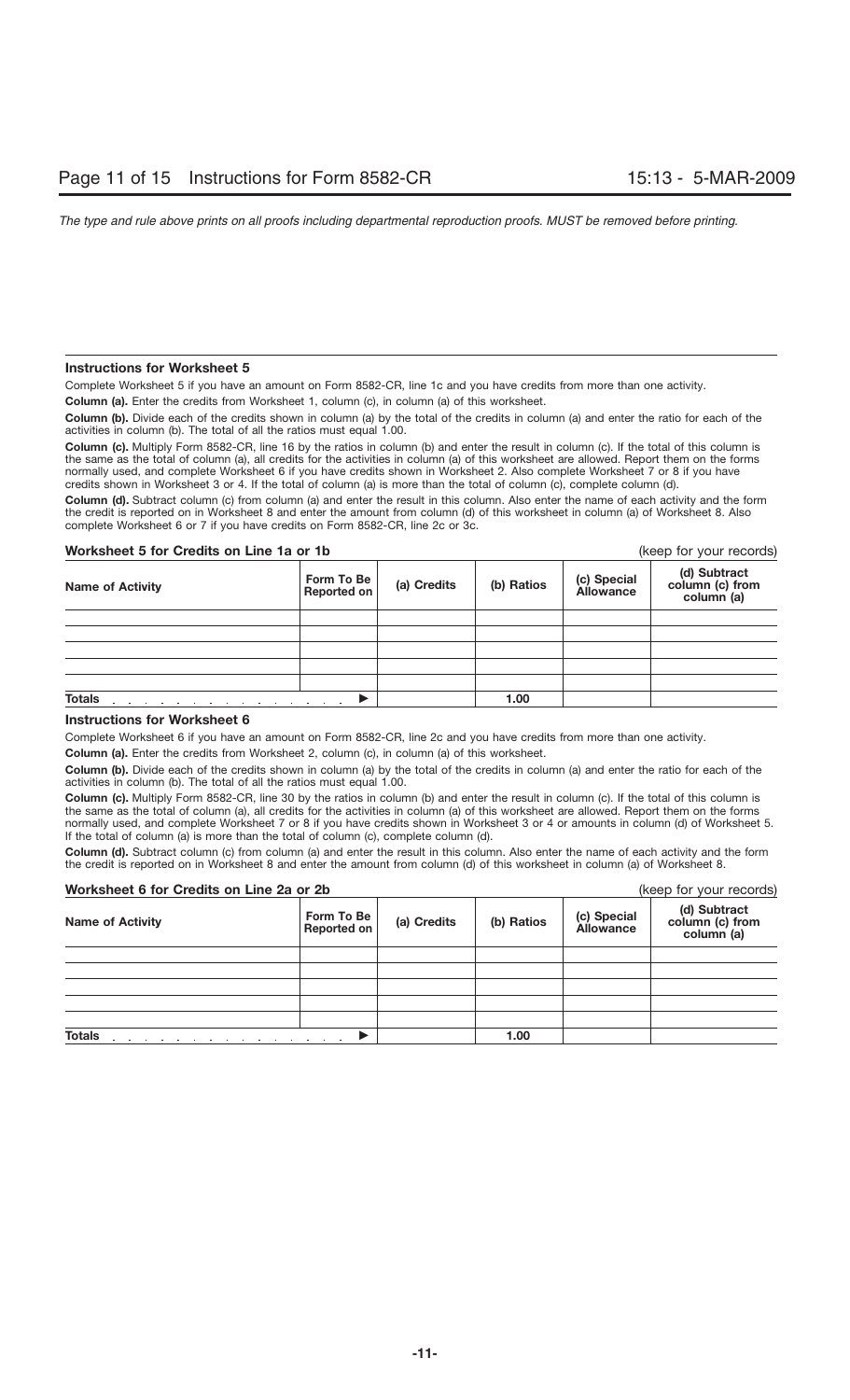# **Instructions for Worksheet 7**

Complete Worksheet 7 if you have credits on Form 8582-CR, line 3c and you have credits from more than one activity.

**Column (a).** Enter the credits from Worksheet 3, column (c), in column (a) of this worksheet.

**Column (b).** Divide each of the credits shown in column (a) by the total of the credits in column (a) and enter the ratio for each of the activities in column (b). The total of all the ratios must equal 1.00.

**Column (c).** Multiply Form 8582-CR, line 36 by the ratios in column (b) and enter the result in column (c). If the total of this column is the same as the total of column (a), all credits for the activities in column (a) of this worksheet are allowed. Report them on the forms normally used, and complete Worksheet 8 if you have credits shown in Worksheet 4 or amounts in column (d) of Worksheet 5 or 6. If the total of column (a) is more than the total of column (c), complete column (d).

**Column (d).** Subtract column (c) from column (a) and enter the result in this column. Also enter the name of each activity and the form the credit is reported on in Worksheet 8 and enter the amount from column (d) of this worksheet in column (a) of Worksheet 8.

| Worksheet 7 for Credits on Line 3a or 3b |                           |             |            |                                 | (keep for your records)                       |
|------------------------------------------|---------------------------|-------------|------------|---------------------------------|-----------------------------------------------|
| <b>Name of Activity</b>                  | Form To Be<br>Reported on | (a) Credits | (b) Ratios | (c) Special<br><b>Allowance</b> | (d) Subtract<br>column (c) from<br>column (a) |
|                                          |                           |             |            |                                 |                                               |
|                                          |                           |             |            |                                 |                                               |
|                                          |                           |             |            |                                 |                                               |
|                                          |                           |             |            |                                 |                                               |
|                                          |                           |             |            |                                 |                                               |
| <b>Totals</b>                            |                           |             | 1.00       |                                 |                                               |

# **Instructions for Worksheet 8**

Complete Worksheet 8 if you have credits on Form 8582-CR, line 4c from more than one activity or reported on different forms or you have amounts in column (d) of Worksheets 5, 6, or 7.

**Column (a).** Enter the amounts, if any, from column (c) of Worksheet 4 and column (d) of Worksheets 5, 6, and 7.

**Column (b).** Divide each of the credits in column (a) by the total of all the credits in column (a) and enter the ratio for each of the activities in column (b). The total of all the ratios must equal 1.00.

**Column (c).** Complete the following computation:

**A.** Enter Form 8582-CR, line 5 والمتعاط والمتعارف والمتعاط والمتعاط والمتعاط **B.** Enter Form 8582-CR, line 37 (a)  $\therefore$  (b) (b) (c) (c) (c) (c) (c) (c) (c)

**C.** Subtract line B from line A . . . . . . . . . . . . . . . . .

Multiply line C by the ratios in column (b) and enter the results in column (c). Complete Worksheet 9 to determine the credits allowed for 2008.

# **Worksheet 8—Allocation of Unallowed Credits** (keep for your records)

| <b>Name of Activity</b>                                                                                                                                       | Form To Be<br>Reported on | (a) Credits | (b) Ratios | (c) Unallowed Credits |
|---------------------------------------------------------------------------------------------------------------------------------------------------------------|---------------------------|-------------|------------|-----------------------|
|                                                                                                                                                               |                           |             |            |                       |
|                                                                                                                                                               |                           |             |            |                       |
|                                                                                                                                                               |                           |             |            |                       |
|                                                                                                                                                               |                           |             |            |                       |
|                                                                                                                                                               |                           |             |            |                       |
| <b>Totals</b><br>the contract of the contract of the contract of the contract of the contract of the contract of the contract of<br>.<br>$\sim$ $\sim$ $\sim$ |                           |             | 1.00       |                       |

# **Instructions for Worksheet 9**

**Column (a).** Enter all the activities shown in Worksheet 8. The credits entered in column (a) of this worksheet are the credits shown in column (c) of Worksheets 1, 2, 3, and 4 for the activities listed in Worksheet 8.

**Column (b).** Enter the amounts from column (c) of Worksheet 8 in this column. These are your unallowed credits for 2008. **Column (c).** Subtract column (b) from column (a). These are the allowed credits for 2008. Report the amounts in this column on the forms normally used. See *Reporting Allowed Credits on Your Tax Return* on page 13.

# **Worksheet 9—Allowed Credits** (keep for your records)

| <u>WULKSILEEL S—AIIOWEU CIEUILS</u>                                                                                                                                                                                                             |                           |             | IVEED IN YOUI IECOIDS) |                     |
|-------------------------------------------------------------------------------------------------------------------------------------------------------------------------------------------------------------------------------------------------|---------------------------|-------------|------------------------|---------------------|
| <b>Name of Activity</b>                                                                                                                                                                                                                         | Form To Be<br>Reported on | (a) Credits | (b) Unallowed Credits  | (c) Allowed Credits |
|                                                                                                                                                                                                                                                 |                           |             |                        |                     |
|                                                                                                                                                                                                                                                 |                           |             |                        |                     |
|                                                                                                                                                                                                                                                 |                           |             |                        |                     |
|                                                                                                                                                                                                                                                 |                           |             |                        |                     |
|                                                                                                                                                                                                                                                 |                           |             |                        |                     |
| <b>Totals</b><br>the contract of the contract of the contract of the contract of the contract of the contract of the contract of the contract of the contract of the contract of the contract of the contract of the contract of the contract o |                           |             |                        |                     |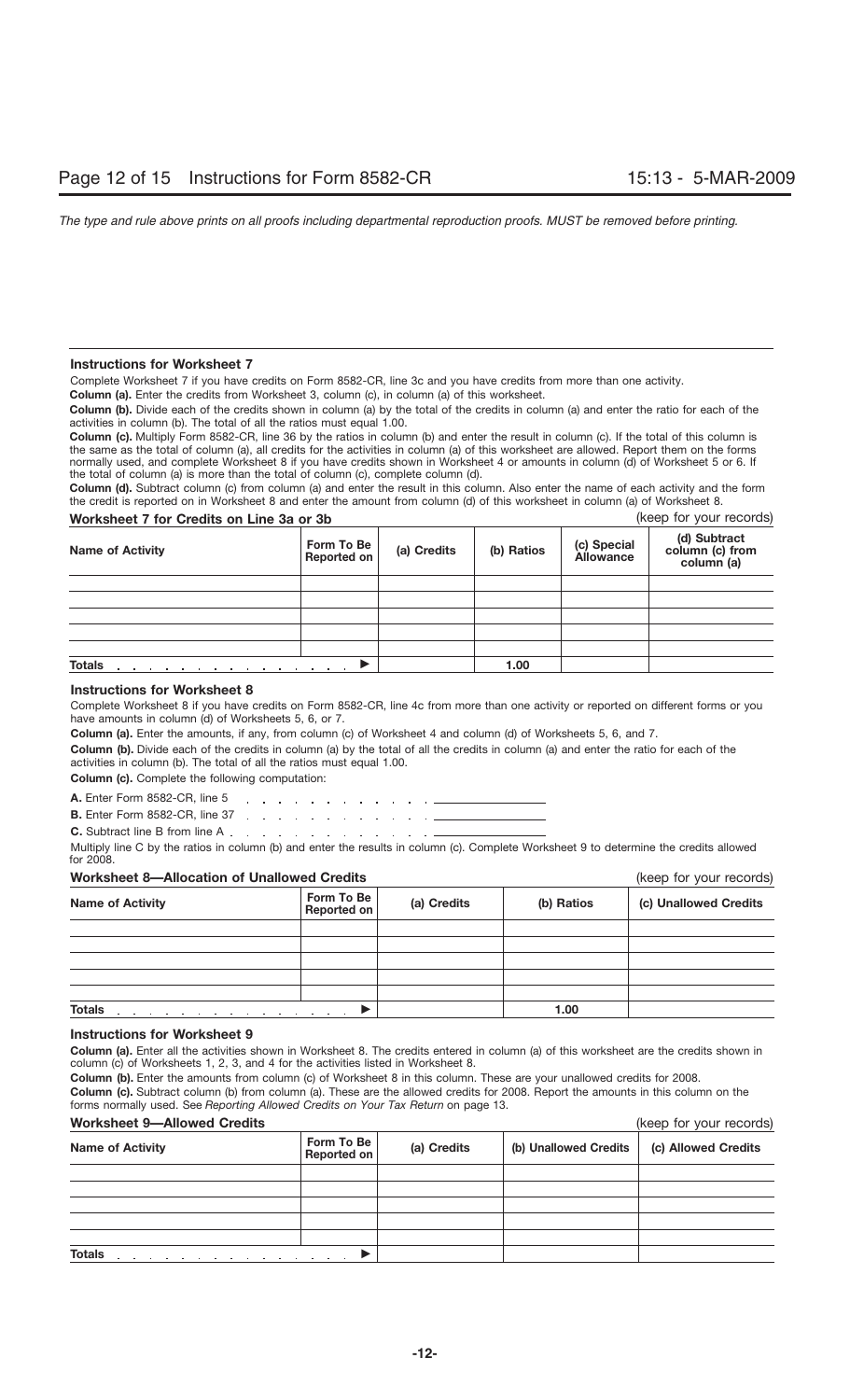**Part III—Special** the above computation, it is not group.<br> **Allowance for** example the recessary to refigure items that are **Allowance for**<br>**Rehabilitation Credits** based on a percentage of adjusted<br>**Rehabilitation Credits** gross income. **From Rental Real Estate Credit Allowed Activities and Part IV—Special Constitution Constrained in Pact (as allowed Low-Income Housing and <b>Part IV—Special** determined in Part I) that is allowed **Low-Income Housing Allowance for for 2008** for all passive acti **Credits for Property**<br>**Placed in Service Before Credits for Property** Credit, the amount on line 37 is the **Placed in Service Before Credits for Property** credit, the amount on line 37 is the **1990 (or From Service After Service After** amount on the form where it is normally reported. See *Reporting* **Pass-Through Interests <sup>1989</sup>** *Allowed Credits on Your Tax Return* **Acquired Before 1990)** below. Your unallowed **Before 1990** 

pass-through entity in which you pass-through entity was also acquired **Reporting Allowed Credits** acquired your interest before 1990, after 1989.<br>acquired your interest before 1990, after 1989. **on Your Tax Return** regard

Form 3468. Enter on Form 3468,<br>
Line 35. Figure the tax attributable<br>
to the remaining special allowance as<br>
line 16, the passive activity<br>
their spouses at all times during the<br>
their spouses at all times during the<br>
thei

on modified adjusted gross income<br>
on line 10 was \$100,000 or less all times during the **Form 6478.** Enter on Form 6478,<br>
San ono or less if married filing the the same of the **Form 6478.** Enter on Form 6478, Line 13, the year) ........... (\$50,000 or less if married filing line 13, the passive activity alcohol separately and you lived apart from **D.** Enter amount, if **Source and cellulosic biograph** and cellulosic biography function form **comparation** allowed. your spouse for the entire year).  $\frac{1}{2}$  any, from Form any, from  $\frac{1}{2}$ 

Line 24. Do not enter more than 8582, line 14 ....... \_\_\_\_\_\_ income housing credit allowed.<br>\$12,500 on line 24 if you are married F. Subtract lines D and E **Form 8834** See the Instruction

**H.** Tax on line G\* allowed. **Line 27.** Figure the tax attributable ...............

- **B.** Tax on line A\* ............... coal production credit allowed. **K.** Tax attributable to the remaining
- 
- 
- 

**Note.** When using taxable income in based on a percentage of adjusted the above computation, it is not gross income.

# **Placed in Service After** amount on the form where it is<br>**1990** (or mormally reported. See *Reporting*)

*Married persons filing<br>separate returns who lived Married persons filing* **CAUTION** *separate returns who lived* Use Worksheets 5 through 9, *separate returns who lived* Use Worksheets 5 through 9, *separate returns who lived* Use Worksheets 5 through 9, which events who lived<br> **CAUTION** *with their spouses at any time during the year are not eligible to not allocate the allowed and*<br> **CAUTION** *with their spouses at any time during the year are not eligible to* **1** 

Use Part III to figure the credit allowed if you have any low-income the worksheets if y<br>allowed if you have any rehabilitation housing credits for property placed in one type of credit. housing credits for property placed in<br>service after 1989. If you held an credits or low-income housing credits<br>for property placed in service before indirect interest in the property<br>1990. Also use this part if your through a partnership, S corporation, belongs so you may claim the credit if<br>lo

- 
- 
- 
- 
- 
- 
- 
- 
- 

figure your tax. For Form 1041, use the Tax Rate allowed. **F.** Subtract line E from line B and enter Schedule, Qualified Dividends Tax Worksheet, or the result on Form 8582-CR, line 27 Schedule D, whichever applies. **Form 8846.** Enter on Form 8846,

figure your tax. For Form 1041, use the Tax Rate<br>
Schedule, Qualified Dividends Tax Worksheet, or<br>
Schedule D, whichever applies.<br>
Schedule D, whichever applies.<br>
The above computation, it is not<br>
mecessary to refigure ite necessary to refigure items that are

# **Part V—Passive Activity**

with their spouses at any time during the year are not eligible to<br>during the year are not eligible to<br>complete Part IV.<br>Complete Part IV to figure the credit to the worksheets if you have more than<br>lowed if you have any l

Instead, enter the amount from line  $\frac{8582, \text{ m} \times 10^{-1} \text{ J}}{\text{E}}$  **Form 8586.** Enter on Form 8586, 15 on line 27. if any, from Form line 15, the passive activity low

\$12,500 on line 24 if you are married **F.** Subtract lines D and E **Form 8834.** See the Instructions for filing a separate return and lived apart from line C ............ Form 8834 for instructions on how to from your spouse for the entire year. **G.** Subtract line F from line A . . . report the passive activity credit

I. Subtract line H from line B ....... **ILLET Form 8835.** Enter on Form 8835, **J.** Add lines 16 and 30 of line 33, the passive activity renewable Form 8582-CR and enter the total... electricity, refined coal, and Indian **A.** Taxable income ....... Form 8582-CR and enter the total . . . electricity, refined coal, and Indian

**C.** special allowance. Subtract line J Enter amount from Form **Form 8844.** Enter on Form 8844, from line I. Enter the result on 8582-CR, line 26 ....... Form 8582-CR, line 35 .......... line 7, the passive activity **D.** Subtract line C from line A empowerment zone and renewal \*For Form 1040, use the Tax Table, Tax Computation community employment credit allowed.

\*For Form 1040, use the Tax Table, Tax Computation<br>Worksheet, or other appropriate method you used to **Note.** When using taxable income in employer social security and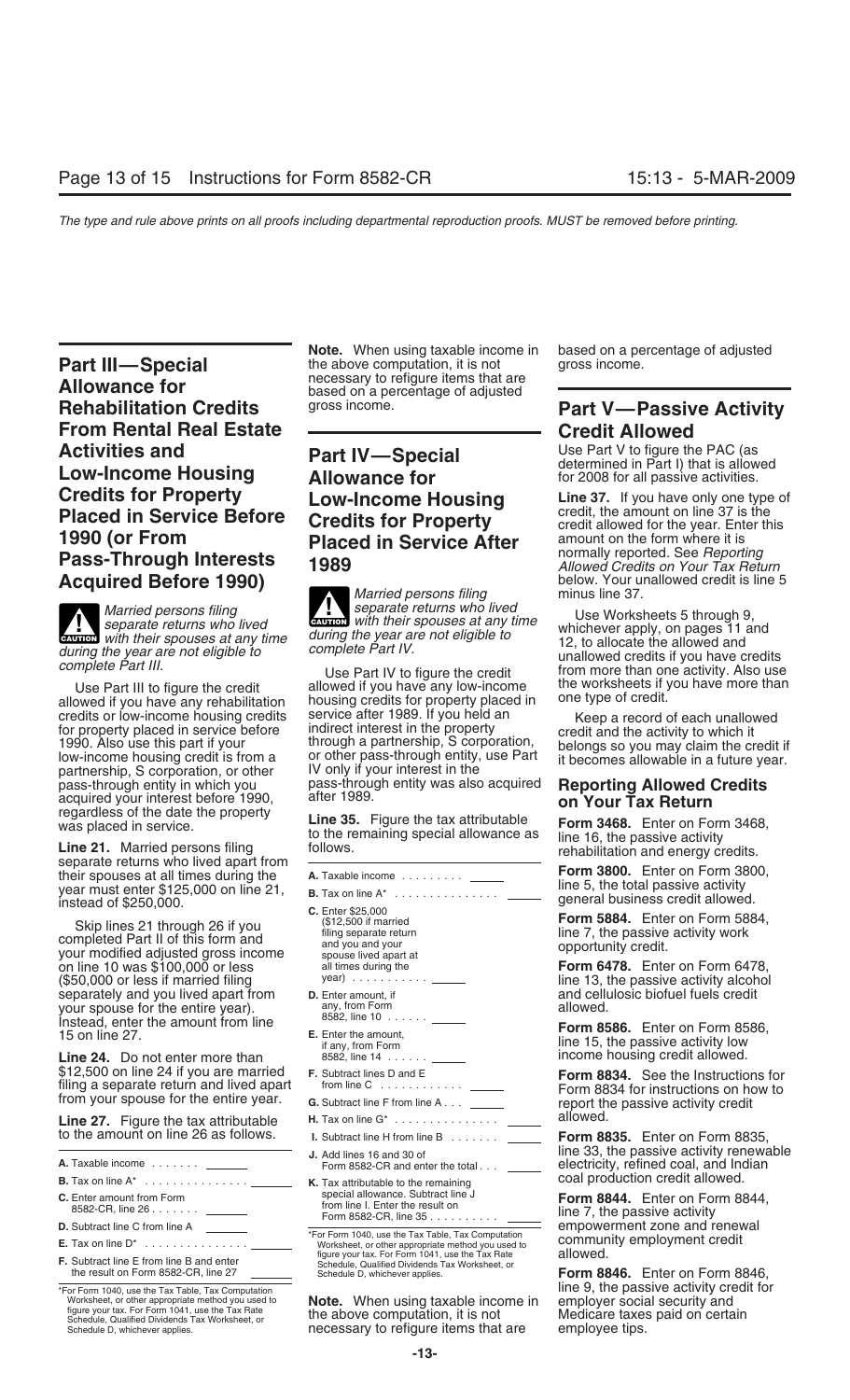interests are traded on an established with passive activity credits (including your have low-<br>income prior year unallowed credits) by

An established securities market and page 10. Complete a separate tax<br>includes any national securities computation for each PTP with net<br>exchange and any local exchange passive income.<br>Figure 2. Passive activity credits fr

exists if a person stands ready to under one or more steps below.<br>make a market in the interest. An Complete Steps 3 through 5 only if

of interests have a readily available,<br>
solution interest before the step of the case and the step of the step of the date placed in<br>
sell or exchange their interests<br>
sell or exchange their interests<br>
sell or exchange int

A credit from a passive activity held<br>
the state of the state of the total credits from<br>
the state of the total credits from<br>
extent of the tax attributable to net<br>
passive income from that partnership.<br>
TP is Subtract th

Do not enter credits from<br>
PTPs on the worksheets or on<br>
Form 8582-CR. Instead, use<br>  $\frac{1}{2}$  low-income housing credits for<br>  $\frac{1}{2}$  income housing credits for<br>  $\frac{1}{2}$  1.11 low-income housing credits for *the following steps to figure the* property placed in service before **Part VI—Election To**

Complete Steps 1 and 2 only if you credits from Step 3 or the amount have net passive income from a PTP figured in Step 4. If Step 4 is smaller have net passive income from a PTP figured in Step 4. If Step 4 is smaller the activity by the unallowed credit

**Step 1.** Figure the tax attributable to net passive income from each PTP A PTP is a partnership whose net passive income from each PTP complete Steps 6 through 8 only if<br>interests are traded on an established with passive activity credits (including you have low-income housing credits securities market or are readily example of prior year unallowed credits) by a concluding prior year unallowed<br>tradable on a secondary market (or following the steps shown in the secondits) for property placed in s tradable on a secondary market (or iff following the steps shown in the credits) for property placed in service its substantial equivalent). worksheet in the line 6 instructions on after 1989 from a PTP in which you

Exchange Act of 1934 or exempted each PTP are allowed to the extent of after 1989 from each PTP in which<br>from registration because of the tax attributable to net passive you also acquired your interest after<br>limited volume includes any over-the-counter market. in excess of the tax attributable to net attributable to net attributabl<br>A secondary market generally A secondary market generally passive income may be allowed from that PTP, which was figured in<br>sts if a person stands ready to under one or more steps below. Step 1.

make a market in the interest. An Complete Steps 3 through 5 only if **Step 7.** Before beginning this step, interest is treated as readily tradable your passive activity credits (including complete Form 8582-CR if you have persons, such as brokers or dealers, renabilitation credits from rental real prips. Subtract the sum of the credits<br>who are making a market in the estate activities from PTPs, allowed in Step 5 above and Form<br>interest.<br>The The substantial equivalent of a statude property placed in service before Form 8582-CR, line 35, to figure the<br>condary market exists if there is no 1990 from PTPs, or low-income tax attributable to the special secondary market exists if there is no<br>identifiable market maker, but holders bousing credits from PTPs in which allowance available for the credits in identifiable market maker, but holders housing credits from PTPs in which allowance allowance allowance available for the credits interests have a readily available. You acquired your interest before Step 6.

*allowed and unallowed credits from* 1990 by PTPs, and low-income **Increase Basis of Credit** *passive activities held through PTPs.* housing credits from PTPs in which **Computation of Allowed** you acquired your interest before **Property**<br> **Passive Activity Credits** 1990 (regardless of the date placed in Complete Part VI if you disposed of service) allowed under the special your entire in

**Publicly Traded** with passive activity credits (including than Step 3, allocate the amount in prior year unallowed credits).<br>**Partnerships (PTPs)** Step 1. Figure the tax attributable to each PTP in Step 3.